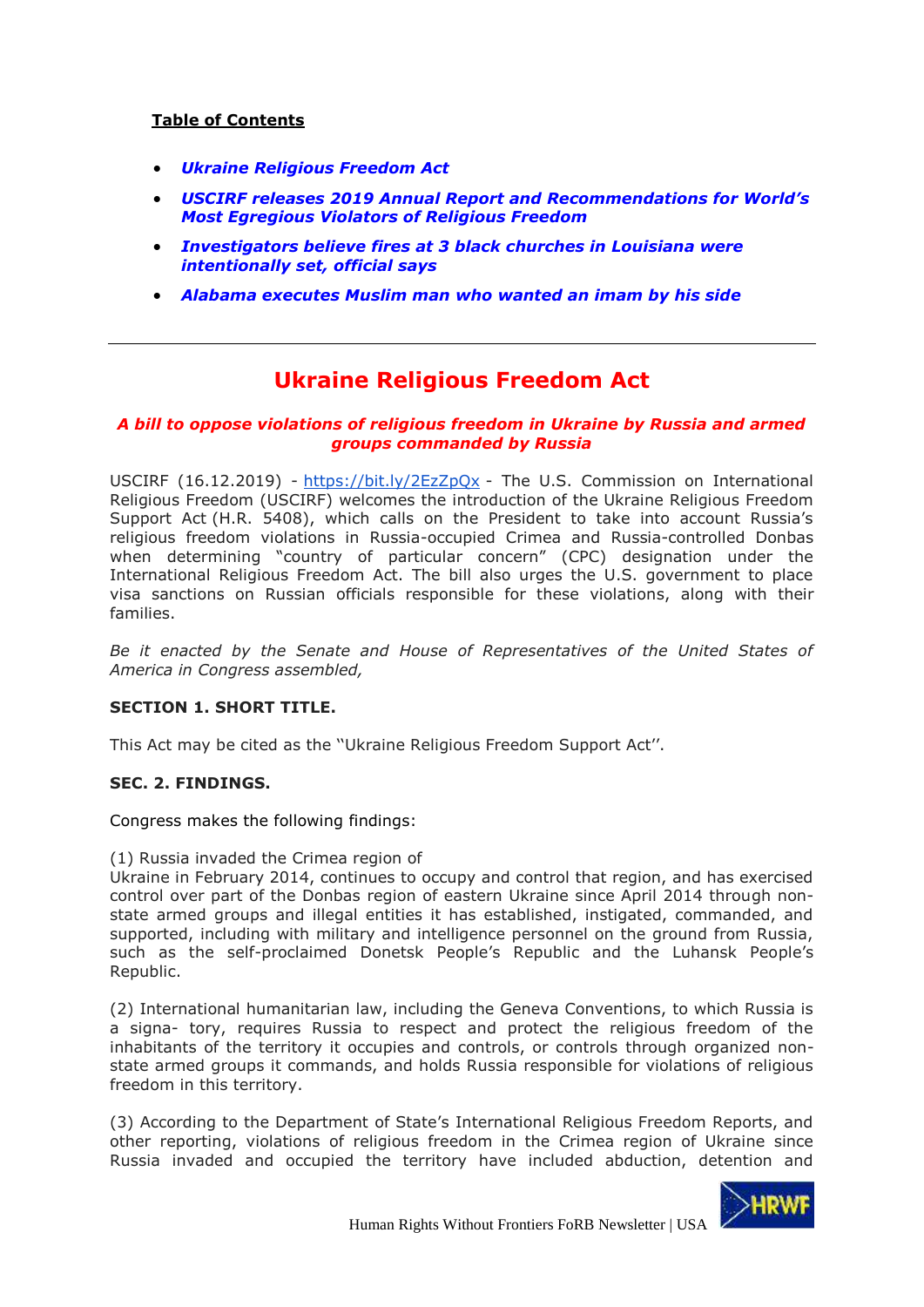imprisonment, torture, forced psychiatric hospitalizations, fines, restrictions on missionary activities, confiscations of property, including churches and meeting halls, expulsions and obstructions to re- entry, denying registration of religious groups, vandalism, fines, and banning peaceful religious groups, and targeted groups have included Muslim Crimean Tatars, the Orthodox Church of Ukraine, formerly the Ukrainian Orthodox Church of the Kyivan Patriarchate, the Ukrainian Greek Catholic Church, Protestant Christians, and Jehovah's Witnesses.

(4) According to the Department of State's International Religious Freedom Reports, violations of religious freedom in the part of the Donbas region of Ukraine controlled by armed groups commanded by Russia have included detention and imprison- ment, torture, confiscation of property, including churches and meeting halls, physical assaults and threats of violence, vandalism, fines, restrictions on missionary activities, religious services, ceremonies, gatherings, and literature, and banning of peaceful religious groups, and targeted groups have included the Orthodox Church of Ukraine, formerly the Ukrainian Orthodox Church-Kyiv Patriarchate, the Ukrainian Greek Catholic Church, Protestant Chris- tians, and Jehovah's Witnesses.

(5) The International Religious Freedom Act of 1998, as amended by the Frank R. Wolf International Religious Freedom Act, requires the President to—

(A) designate a foreign country as a country of particular concern for religious freedom when its government has engaged in or tolerated particularly severe violations of religious freedom in that country over the previous 12 months;

(B) to take 15 actions, or commensurate actions in substitution, following the designation of a country as a country of particular concern for religious freedom; and

(C) designate a foreign country on a ''Special Watch List'' when its government has engaged in or tolerated severe violations of religious freedom in that country over the previous 12 months.

(6) On November 28, 2018, the Secretary of State designated Russia on the ''Special Watch List''.

(7) The National Security Strategy of the United States issued in 2017, 2015, 2006, 2002, 2000, 1999, 1998, and 1997, committed the United States to promoting international religious freedom to advance the security, economic, and other national interests of the United States.

## **SEC. 3. STATEMENT OF POLICY.**

It is the policy of the United States to consider—

(1) any alien who, while serving as an official of the Government of Russia, was responsible for or directly or indirectly carried out particularly severe violations of religious freedom in the territory of Ukraine that Russia occupies and controls, or controls through non-state armed groups it commands, and

(2) the spouse and children, if any, of such alien, to have committed particularly severe violations of religious freedom for purposes of applying section  $212(a)(2)(G)$  of the Immigration and Nationality Act (8 U.S.C. 1182(a)(2)(G)) with respect to any such alien and spouse and children of such alien.

### **SEC. 4. DESIGNATION OF RUSSIA AS A COUNTRY OF PARTICULAR CONCERN FOR RELIGIOUS FREEDOM.**

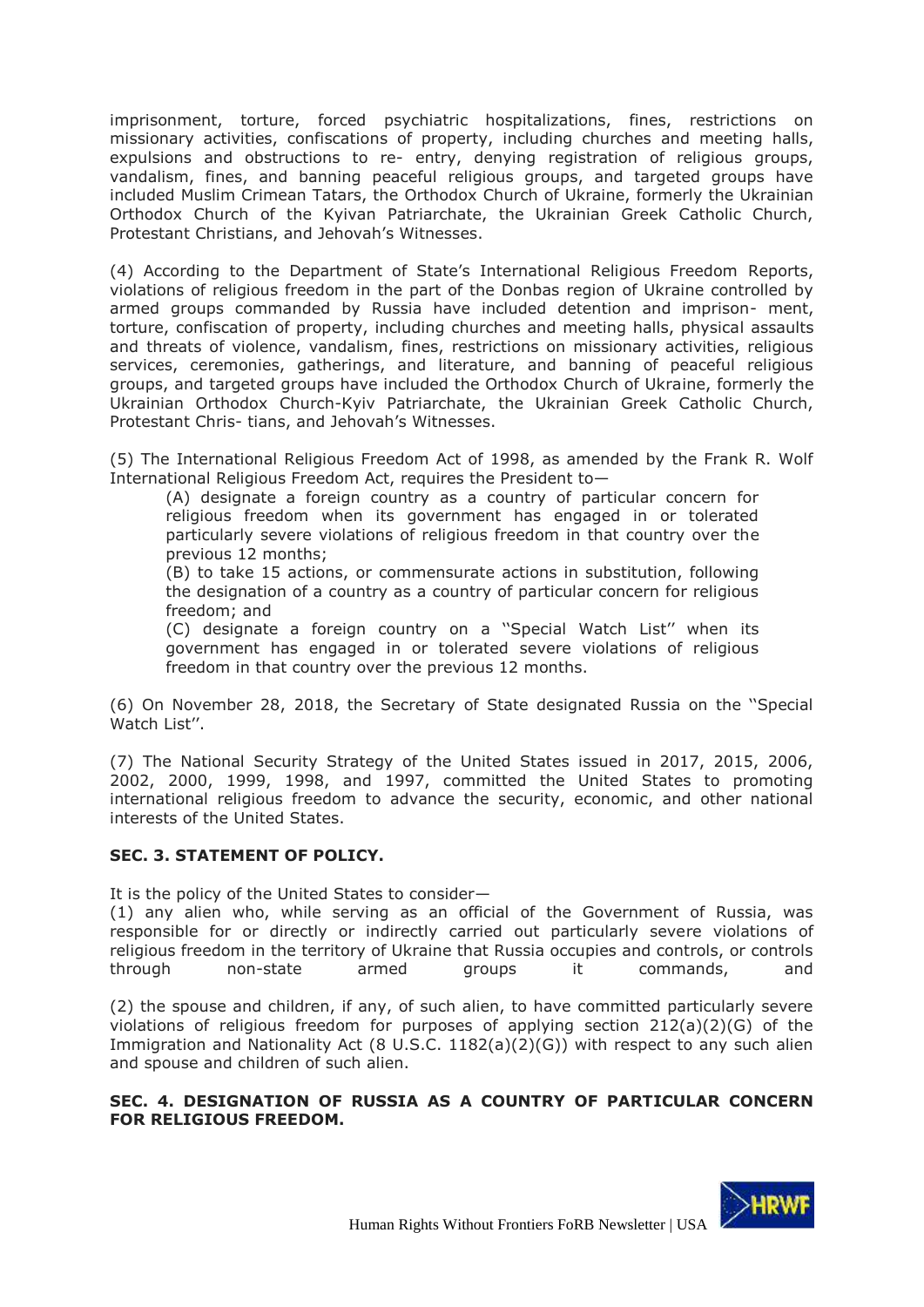For purposes of making a determination of whether to designate Russia as a country of particular concern for religious freedom under section 402 of the International Religious Freedom Act of 1998 (22 U.S.C. 6442), the President shall consider any particularly severe violation of religious freedom in the territory of Ukraine that Russia occupies and exercises controls, or controls through non-state armed groups it commands, during the period of time that is the basis for the determination and designation, to be a particularly severe violation of religious freedom that the Government of Russia has engaged in or tolerated.

# <span id="page-2-0"></span>**USCIRF releases 2019 Annual Report and Recommendations for World's Most Egregious Violators of Religious Freedom**

### *Victims Database also announced*

USCIRF Press Release (29.04.2019) – The United States Commission on International Religious Freedom (USCIRF) today released its 20th Annual Report documenting country conditions in, and analyzing and recommending U. S. policy initiatives toward, the world's worst violators of religious freedom.

USCIRF, as an independent, bi-partisan commission, advises the President, Congress and the Secretary of State on international religious freedom issues. In its Annual Report, USCIRF unflinchingly describes threats to religious freedom around the world and recommends to the State Department countries for designation as "countries of particular concern" (CPCs) for engaging in or tolerating "systematic, ongoing, egregious violations." USCIRF also recommends to the State Department that non-state actors cited for similarly severe violations be designated as "entities of particular concern" (EPCs). This year, USCIRF has recommended 16 countries for CPC designation and five entities for EPC designation. Also, USCIRF placed 12 countries on its Tier 2 list, meaning the violations meet one or two, but not all three, of the elements of the systematic, ongoing, egregious test for CPC status.

"In addition to insights on religious freedom conditions in these 28 countries, the Annual Report provides actionable policy recommendations for Congress and the Administration to help improve conditions abroad where people are being persecuted for their religion or belief," said USCIRF Chair Tenzin Dorjee. "Our goal is not only to call out the offenders, but to provide concrete actions for the U.S. government to take in working with these countries to get off our lists."

The 16 countries USCIRF recommended for CPC designation include 10 that the State Department so designated in November 2018 – Burma, China, Eritrea, Iran, North Korea, Pakistan, Saudi Arabia, Sudan, Tajikistan, Turkmenistan – as well as six others that the State Department has not designated – Central African Republic (CAR), Nigeria, Russia, Syria, Uzbekistan, and Vietnam.

The 12 countries on USCIRF's Tier 2 list are Afghanistan, Azerbaijan, Bahrain, Cuba, Egypt, India, Indonesia, Iraq, Kazakhstan, Laos, Malaysia, and Turkey.

The five entities recommended for EPC designation include the Islamic State of Iraq and Syria (ISIS), the Taliban in Afghanistan, al-Shabab in Somalia, and new to the list this year, the Houthis in Yemen and Hay'at Tahrir al-Sham (HTS) in Syria.

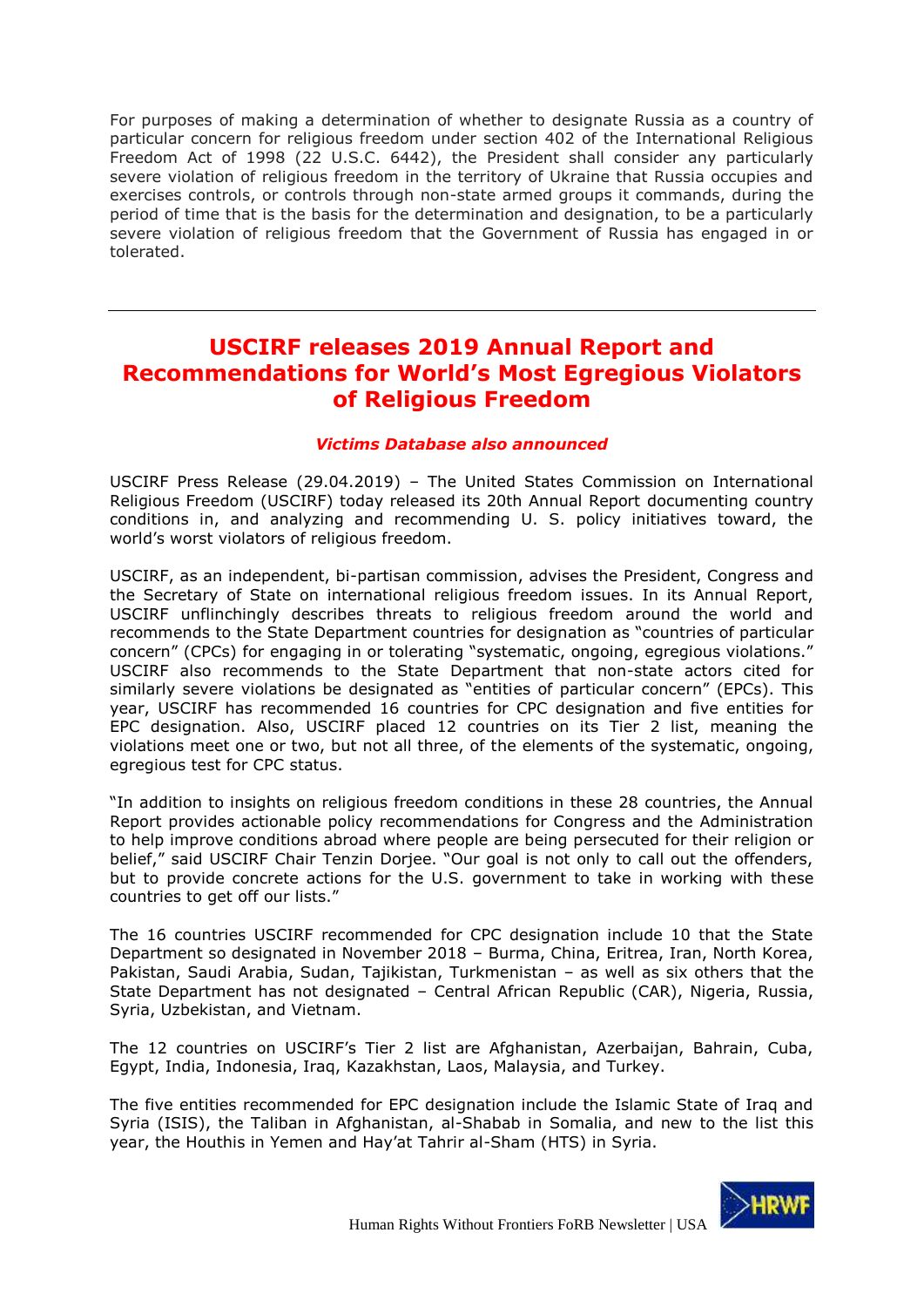"The freedom to believe as one's conscience dictates is a fundamental human right and vital to the security, stability and economic vitality of any state or region," said Dorjee. "In the past year, we have seen severe violations of religious freedom mount around the globe, from the imprisonment of individuals charged with blasphemy in several countries to the internment of over one million Uighur Muslims in China. We and others laboring in the realm of religious freedom must persevere in our efforts to make this right a reality for everyone, everywhere."

USCIRF also announced the imminent launch of its Victims Database, which will enable users to learn more about religious prisoners of conscience in countries USCIRF recommends as CPCs. USCIRF is establishing a mechanism for collecting data on victims to begin populating the database later this year.

## <span id="page-3-0"></span>**Investigators believe fires at 3 black churches in Louisiana were intentionally set, official says**

By Christina Maxouris, Josh Campbell and Samira Said

CNN (10.04.2019) - <https://cnn.it/2KtxYgY> - Fires that consumed three historically black Louisiana churches in 10 days are believed to have been intentionally set, a local elected official said Tuesday.

The official did not provide specifics about the ongoing investigation but told CNN some pastors in the heart of south-central Louisiana's Cajun and Creole country are sleeping in their churches as a precaution against additional fires.

It is still unclear who is responsible for the fires and will likely take investigators time to sift through what evidence remains to determine if the blazes are connected.

As they do, residents and worshippers in St. Landry Parish, where all three fires occurred, are withholding judgment about what may have caused them, even as officials say they contained "suspicious elements" and the episodes evoke recollections of past acts of hate against black churches.

"I feel our district was being targeted because all three of the churches were in our district," Pastor Freddie Jack, the Seventh District Missionary Baptist Association president, told CNN's Don Lemon on Monday.

"At first we thought it might have been an electrical problem, but then when the second church ... burning occurred I realized it was our sister church. ... Then two days later the third occurred so at least (to) me, (it) made me think that we're being targeted."

St. Mary Baptist Church in Port Barre burned on March 26, followed by Greater Union Baptist Church in Opelousas on April 2 and two days later, Mount Pleasant Baptist Church in the same town.

Officials are also investigating a fourth, smaller fire on March 31 at the predominantly white Vivian United Pentecostal Church in Caddo Parish, more than 200 miles north of St. Landry. The blaze was intentionally set.

St. Landry Parish is nearly 42% black. Opelousas is 75% black.

The city's mayor, Julius Alsandor, called the church burnings "hideous."

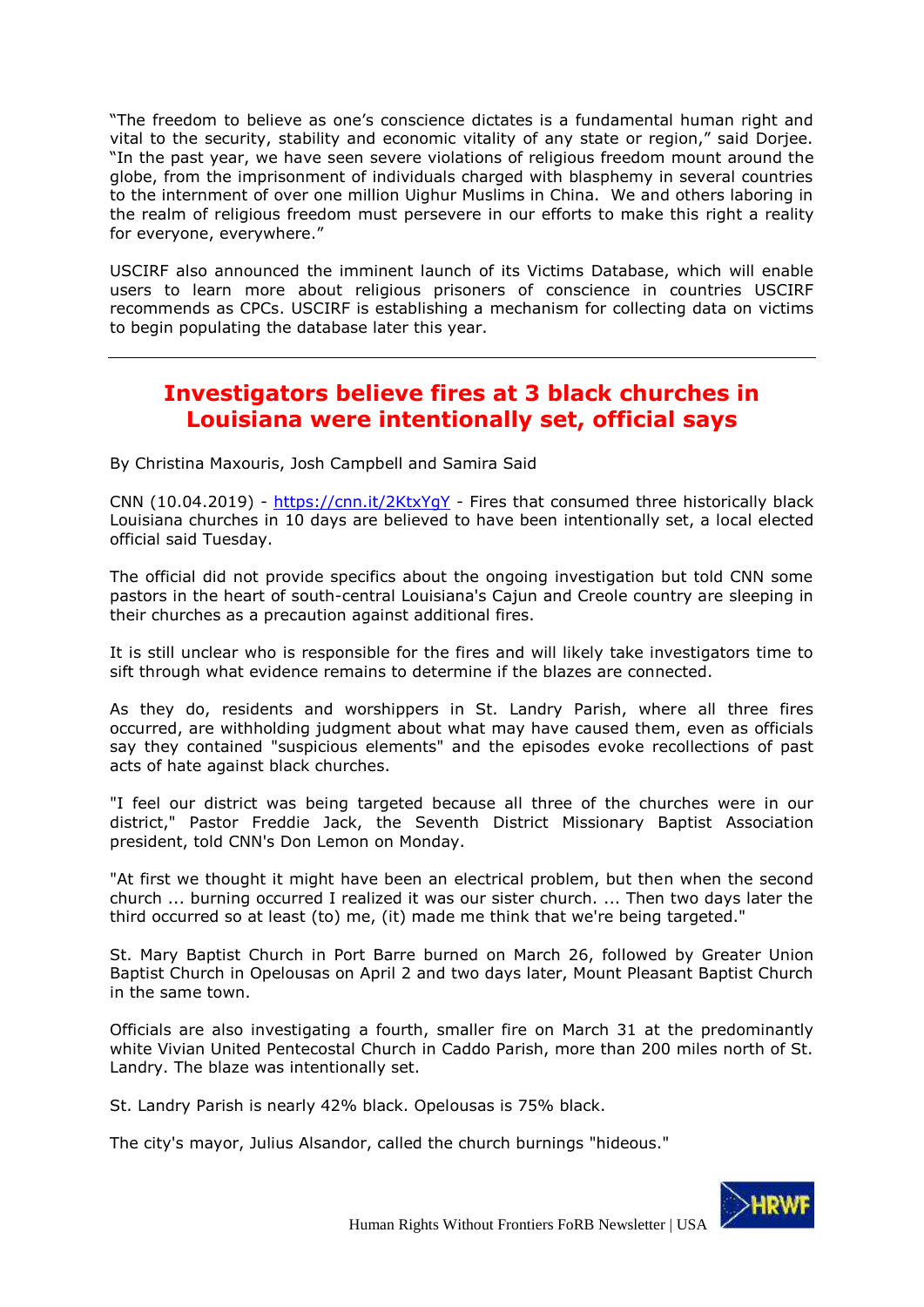"The relevance and the impact on the people in the surrounding communities and especially the congregation of each of these churches, it's hurtful and there may be some fear that is being exhibited by those who are a part of the three churches," he said.

Hurt, fear and confusion -- that's all the congregants are left with for now.

"We don't know why, we don't know when, we don't know who," the Rev. Gerald Toussaint of Mount Pleasant Baptist Church told CNN affiliate KATC. "We will let the authorities handle that, but we just know a higher power and a higher authority who can bring this thing to fruition."

#### *'More questions than answers'*

In an appeal for the public's help, Gov. John Bel Edwards said he has directed the state fire marshal as well as local and federal authorities to "aggressively investigative" the fires.

"Churches are sacred places, and no one should fear for their safety in their house of worship," he said. "And no one should be concerned that their house of worship would be destroyed."

"Right now, there are more questions than answers, but hopefully the investigation will yield information we can share with the public in short order," the governor said in his State of the State address, according to CNN affiliate KTBS.

The FBI and federal Bureau of Alcohol, Tobacco, Firearms and Explosives are assisting in the investigations. And as they look for answers, congregants wait.

"Something is not right, something isn't right, but God has the last word," Ethel Thomas, a member of Mount Pleasant, told KATC. "We're going to keep on keeping on."

Thomas told the news station, "It was heartbreaking, I wanted to cry, but I say I'll hold it in.

"I had cried so much already when they called to let me know that our church was burned. I didn't know what else to do, I just said, 'Lord you're in control.' "

## *NAACP labels the fires "domestic terrorism'*

State Fire Marshal H. "Butch" Browning said in a statement there is "clearly something happening" in the community.

"We believe these three fires are suspicious," Browning said. "We are falling short of talking about what caused the fires, falling short of saying they are related, however cognizant that there is a problem and no coincidence that there are three fires."

The NAACP labeled the fires "domestic terrorism," adding the "spike in church burnings in Southern states is a reflection of the emboldened racial rhetoric and tension spreading across the country."

The American Civil Liberties Union called the events "deeply disturbing."

But Jack said it's just too early for conclusions.

"I can't say for one reason or another that the actual burning was a racist act or a hate crime until we can determine who caused them, who's behind them. I don't think that we

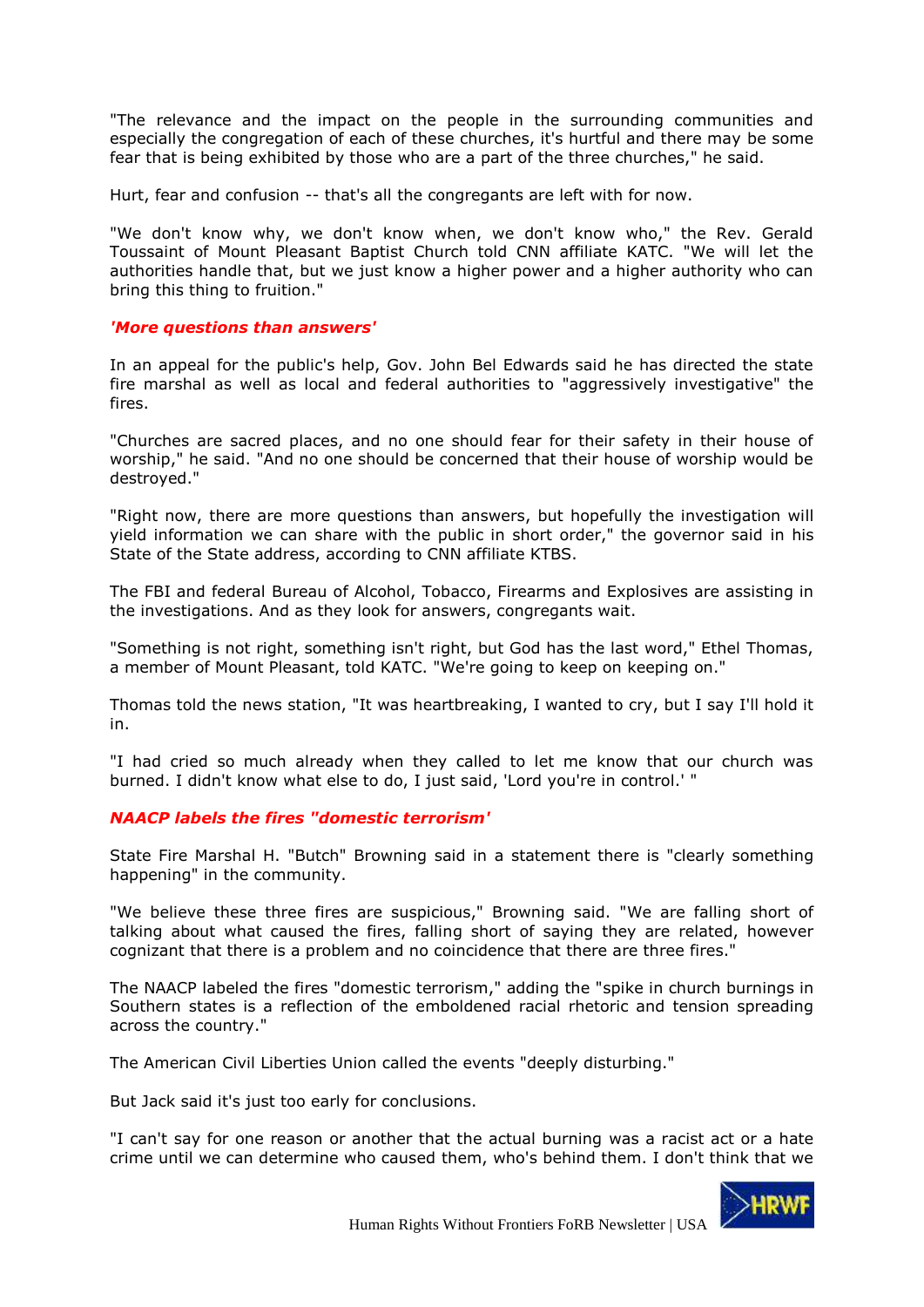can rightfully or truthfully say it was either or," he told Lemon. "We need the facts before we can generate thought that's concerning what it was."

And the facts may take a while, because most of the evidence is likely gone. "Investigating a fire is a very lengthy process," Browning said. "It's one of the most complicated and unconventional crime scenes you'll ever enter because most of the evidence is burned away."

"The problem with arson investigations is the same as bomb investigations: The evidence gets destroyed." CNN law enforcement analyst James Gagliano said. "That's going to be the issue. You've got to go back and piece this together when a lot of the evidence would have been burned up in the fire."

Authorities are reviewing a long list of clues.

"Similar type of accelerant, any type of incendiary device that could have possibly been planted there, and then link in the houses, what things could be found at what crime scene that could be linked to another, find out if there's a pattern and if there's somebody here who's a serial arsonist," Gagliano said.

About 100 federal, state and local investigators are on the case, Louisiana Fire Marshal's Office spokeswoman Ashley Rodrigue said.

Florida has sent seven people to help out the fire marshal's office.

### *'These houses of faith have historically been the targets of violence'*

Church burnings were a common occurrence in the Jim Crow era. And fires at black churches -- especially those in the South -- immediately bring to mind such racist attacks.

"For decades, African-American churches have served as the epicenter of survival and a symbol of hope for many in the African-American community," NAACP President and CEO Derrick Johnson said. "As a consequence, these houses of faith have historically been the targets of violence."

Several black churches in the South were burned in 2015 shortly after the mass murder of nine people at the Emanuel African Methodist Episcopal Church in Charleston, South Carolina, though it is unclear if those fires were racially motivated.

According to the latest data from the National Fire Protection Association, fires within religious and funeral properties have been on the decline for decades. Between 2007 and 2011, 16% were ruled intentional, according to the association.

## <span id="page-5-0"></span>**Alabama executes Muslim man who wanted an imam by his side**

#### *The US Supreme Court ruled 5-4 to allow an Alabama Muslim inmate to be executed without an imam present in the room.*

Al Jazeera (08.02.2019) - <https://bit.ly/2DEaoY2> - A Muslim man was executed in Alabama on Thursday, as originally scheduled, after the US Supreme Court voted five-tofour to allow the execution, denying his request for an imam's presence in the execution chamber.